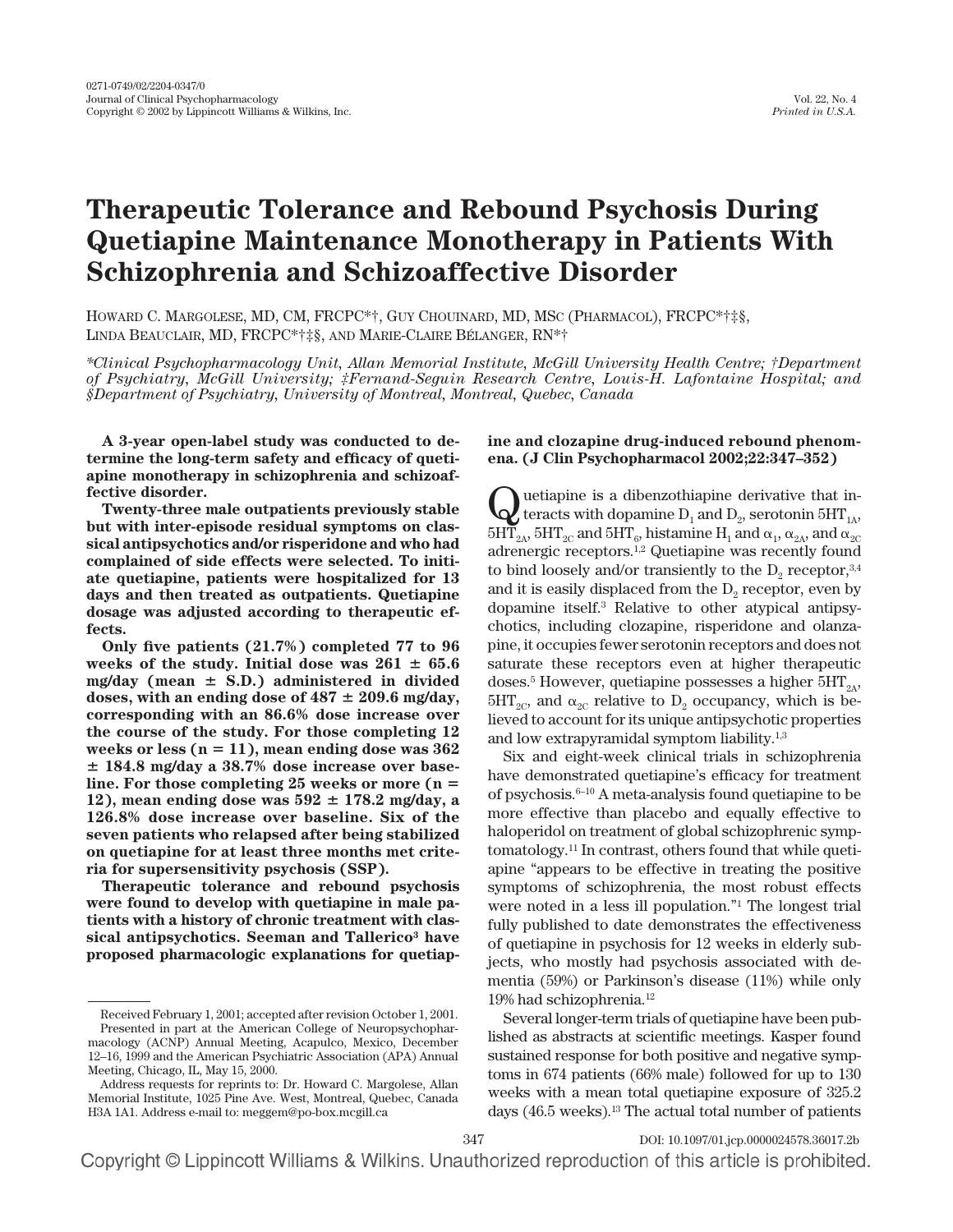completing the study period, rate of dropouts, and survival analysis was not presented. Purdon et al. found equivocal outcome in 13 patients treated with quetiapine on the Positive and Negative Syndrome Scale (PANSS) positive cluster as compared to a comparison group of 12 treated with haloperidol in a 6-month trial.<sup>14</sup> These same patients did show greater improvement in the PANSS negative symptom cluster. Finally, a review of all published and unpublished data was conducted by Srisurapanont et al. for the Cochrane database of systematic reviews.15 Their review of 42 studies found dropout rates between 36 and 64% and concluded that more trials of all duration are necessary regarding the use of quetiapine monotherapy in schizophrenia and similar illnesses.15

Maintenance studies in schizophrenia demonstrate clear advantages for treatment with antipsychotics compared with placebo. After one year, 26% of patients receiving classical antipsychotics relapse versus 69% on placebo.16 The limited data available for the atypical antipsychotics clozapine, olanzapine, and risperidone indicates efficacy as maintenance pharmacotherapy in schizophrenia.17 The current study was undertaken to explore long-term safety and efficacy of quetiapine.

#### **Methods**

# *Study design*

Twenty-five stable male outpatients with schizophrenia or schizoaffective disorder were selected from 350 outpatients attending the specialized follow-up unit (SFU) of the Allan Memorial Institute, to enter a 13-day bioequivalence trial of quetiapine (5077IL/0072). The patients selected were stable but had inter-episode residual symptoms and expressed to have their antipsychotic medication changed because of side effects and discomfort associated with their current antipsychotic (classical antipsychotic and/or risperidone). All 25 subjects who completed this trial were candidates to enter a 3-year open-label extension study of quetiapine maintenance (5077IL/0051). Twenty-three out of 25 patients (92%) agreed to participate. The first patient entered the study (5077IL/0051) on February 25, 1997; the study terminated October 1, 1998; four patients were followed up to 12 additional weeks. The study was approved by the Research Ethics Board. Written informed consent was obtained from all patients on two occasions, first for the 13-day bioequivalence study (5077IL/ 0072) that originated from Zeneca U.S., and second for the 3-year open label extension (5077IL/0051). After the 13-day study, patients were seen as outpatients at weeks 1, 2, and 4, and monthly thereafter.

During the trial, the same research nurse and research assistant gave the hospital appointments, supported patients, assured compliance with appointments with the psychiatrist, and confirmed compliance with medication through the pill-count technique. Adverse events, drug dispensing, and pill count were recorded at each visit to determine compliance. During each visit, a psychiatric examination was performed by a psychiatrist (L.B. or G.C.), who had experience with clinical trials, and a quetiapine dose was determined in accordance with the patients' symptoms and administered in a BID regimen. PRN concomitant medications included chloral hydrate and procyclidine (an anticholinergic antiparkinsonian).

# *Inclusion and exclusion criteria*

Inclusion criteria for study 5077IL/0072 included: male gender, age 18 to 60 inclusive, weight from 64 to 100 kg, history of favorable antipsychotic treatment during the past year, DSM-IV diagnosis of schizophrenia or schizoaffective disorder, and ability to give informed consent. Patients had to consent to hospitalization in a medical investigational unit for 13 days for the bioequivalence study. Exclusion criteria for 5077IL/0072 included: another DSM-IV axis I disorder; history of seizure, head trauma, or brain disease; positive drug urine screening test; positive blood test for HIV or HbsAg; evidence of chronic or severe disease (e.g. renal or hepatic impairment, or cancer); a WBC or neutrophil count below normal range; clinically significant deviations from normal on physical examination or ECG; any acute nonpsychiatric illness within 2 weeks of entering the trial; current (within 2 months) treatment with clozapine or history of clozapine nonresponsiveness; history of clozapine or drug-induced agranulocytosis; and significant history of asthma, allergic skin rash or other allergic conditions. Patients entering the open label extension (5077IL/0051), had to fully complete the 13-day bioequivalence trial and begin the open label extension within 5 days of its completion. A second written informed consent was also obtained at this time.

### *Patient characteristics*

Of the 23 outpatients enrolled, 13 had a DSM-IV diagnosis of paranoid schizophrenia, 4 had residual schizophrenia, and 6 had schizoaffective disorder. Mean  $\pm$ S.D. age was  $40.1 \pm 10.2$  years (range 22–59 years). Patients had a mean  $12.6 \pm 8.1$  years of treatment prior to study initiation (range 1–33 years). Mean age of first treatment received was  $27.2 \pm 5.6$  years, while mean age of first hospitalization was  $27.9 \pm 5.8$  years. Mean time elapsed since last hospitalization was  $5.6 \pm 7.3$  years (Table 1). None of the patients had a trial of clozapine prior to study initiation and none were considered treatment resistant. At study entry, 14/23 (61%) met Schooler and Kane criteria for tardive dyskinesia,18 a rate of TD consistent with the authors' previous studies in this long-term treated population.19,20

All patients were previously stable on an equivalence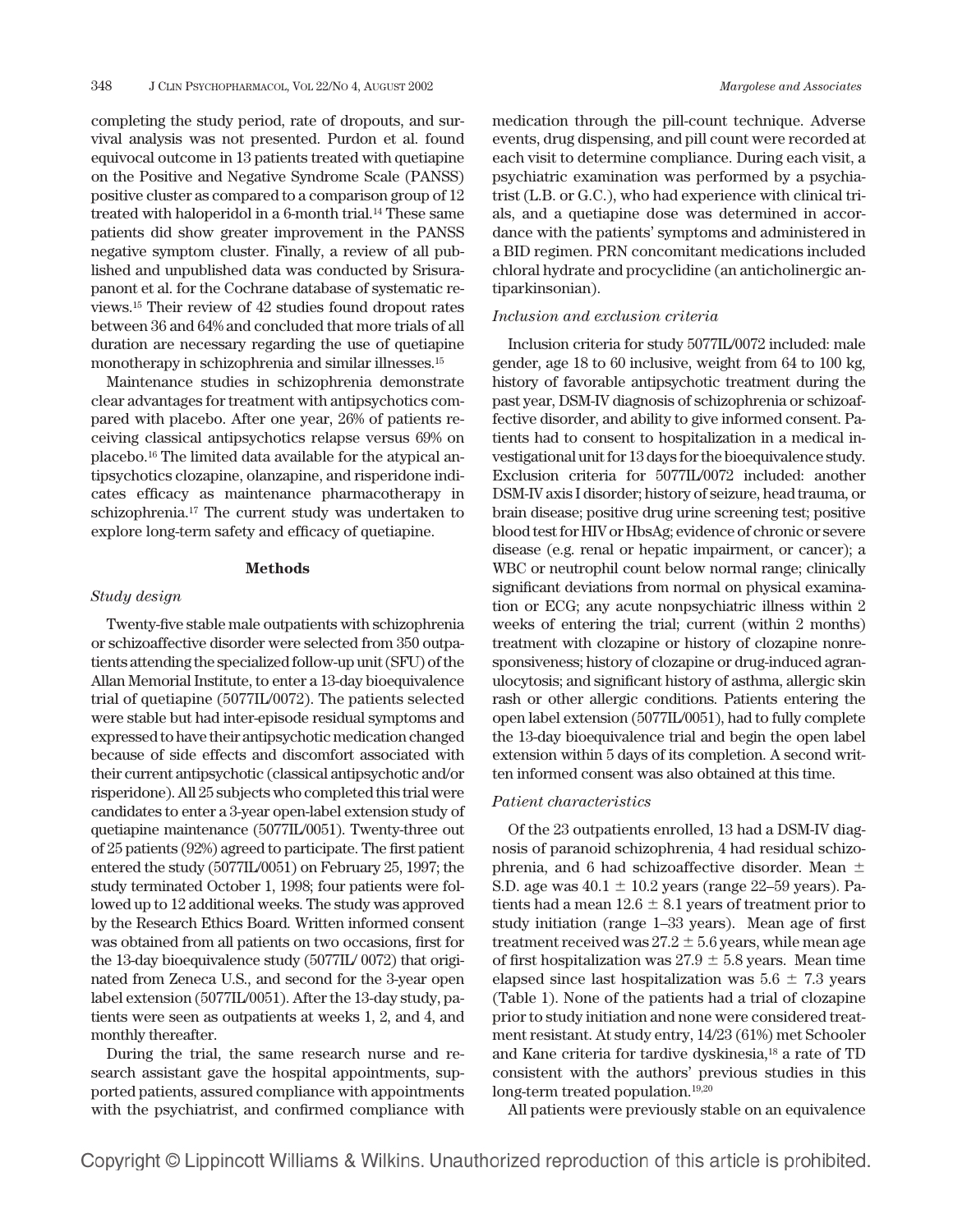|  |  | TABLE 1. Patient characteristics $(n = 23)$ |  |  |
|--|--|---------------------------------------------|--|--|
|--|--|---------------------------------------------|--|--|

| Characteristic                                                               | Mean | <b>Standard Deviation</b> | Range         |  |
|------------------------------------------------------------------------------|------|---------------------------|---------------|--|
| Age (years)                                                                  | 40.1 | 10.2                      | $22 - 59$     |  |
| Age first received treatment (years)                                         | 27.2 | 5.6                       | $18 - 39$     |  |
| Years of antipsychotic drug treatment prior to study initiation <sup>#</sup> | 12.6 | 8.1                       | $1 - 33$      |  |
| Risperidone treatment only $(n = 6)$                                         | 2.2  | 0.8                       | $0.58 - 2.8$  |  |
| Risperidone + classical antipsychotic $(n = 4)$                              | 1.4  | 1.7                       | $0.5 - 4$     |  |
| Classical antipsychotic only $(n = 13)^{\ddagger}$                           | 9.6  | 6.6                       | $1 - 23$      |  |
| Total classical antipsychotic $(n = 23)^{+}$                                 | 12.0 | 8.0                       | $1 - 30.2$    |  |
| Number of hospitalizations                                                   | 3.3  | 2.9                       | $0 - 9$       |  |
| Age of first hospitalization (years) $(n = 21)^*$                            | 27.9 | 5.8                       | $18 - 39$     |  |
| Time since last hospitalized (years) $(n = 21)^*$                            | 5.6  | 7.3                       | $0.67 - 31.1$ |  |
| Time stable on current medications (years)                                   | 2.2  | $2.2\,$                   | $0.5 - 12.1$  |  |

#Only classical antipsychotics and/or risperidone were previously used in these patients; ‡Never received risperidone; †Excludes time on risperidone treatment only and time on combination risperidone + classical antipsychotics; \*The two patients who were never hospitalized were excluded from these two data sets.

of  $9.2 \pm 8.4$  mg/day haloperidol units (where 1 mg of haloperidol  $= 50$  mg of chlorpromazine)<sup>21</sup> of classical antipsychotics ( $n = 17$ ), and/or 6.0  $\pm$  4.0 mg/day of risperidone ( $n = 10$ ). The mean duration of stability on current treatment (with only minor dose variations either upwards or downwards) was  $2.1 \pm 2.3$  years. Nineteen patients were receiving procyclidine (mean dose  $\pm$  SD 15.1  $\pm$  8.2 mg/day, range 5–30 mg/day), which was reduced and discontinued over 2 weeks in patients  $(n = 10)$  who no longer needed it. Ten patients received other medications; 6 received sodium valproate (1062.5  $\pm$  641.0 mg/day), 4 received clonazepam  $(0.81 \pm 0.55 \,\text{mg/day})$ , and 4 received diazepam (11.9  $\pm$ 3.8 mg/day), all of which were tapered prior to study initiation. To evaluate for the presence of supersensitivity psychosis the Chouinard research diagnostic criteria were used.<sup>22</sup>

#### **Results**

Most patients did not remain on quetiapine after stabilization (Table 2). At 1 year, 30% remained on quetiapine with five (22%) completing 77 to 96 weeks of treatment. The study was terminated as planned by the sponsor after the approval of the medication by health authorities was obtained December 2, 1997. The daily dose of most patients initially stabilized had to be continually increased to control reemergent psychotic symptoms. The mean daily ending dose for all subjects was  $487 \pm 209.5$  mg/day, corresponding to an  $86.6\%$  dose increase over the course of the study. For those completing 12 weeks or less, the mean ending dose was 362  $\pm$  184.8 mg/day (n = 11), a 38.7% dose increase over baseline, while for those completing 25 weeks or more  $(n = 12)$ , it was  $592 \pm 178.2$  mg/day, a 126.8% dose increase over baseline. For subjects withdrawn after 25 weeks (n = 7), mean ending dose was  $614 \pm 167.6$ mg/day, a 135.2% increase from baseline over the course of the study. As far as the metabolism of quetiapine is concerned, there is no evidence of hepatic enzyme induction of its own metabolism over its long-term use.

For two of the seven patients who were discontinued for protocol noncompliance, noncompliance was because of the inability of quetiapine to control psychosis at a dose which when increased led to intolerable side effects: feeling slowed down  $(n = 1)$  and increased heart rate  $(n = 1)$ .

Patients with schizoaffective disorder who discontinued sodium valproate prior to study initiation had outcomes similar to the other subjects. Their mean ending

TABLE 2. Mean daily quetiapine dose requirements of patients remaining in the study by week

| $\text{Week}(s)$<br>of treatment |                                                 | Quetiapine daily dose |                           |  |
|----------------------------------|-------------------------------------------------|-----------------------|---------------------------|--|
|                                  | Number of patients<br>remaining in study $(\%)$ | Mean $(mg/day)$       | <b>Standard Deviation</b> |  |
| $\mathbf{0}$                     | 23(100)                                         | 261                   | 65.6                      |  |
| $\overline{2}$                   | 19(83)                                          | 395                   | 112.9                     |  |
| 8                                | 15(65)                                          | 433                   | 117.5                     |  |
| 12                               | 14(61)                                          | 471                   | 132.6                     |  |
| 16                               | 12(52)                                          | 542                   | 144.3                     |  |
| 30                               | 11(48)                                          | 591                   | 164.0                     |  |
| 52                               | 7(30)                                           | 571                   | 205.8                     |  |
| $77 - 96$                        | 5(22)                                           | 560                   | 207.4                     |  |

Copyright © Lippincott Williams & Wilkins. Unauthorized reproduction of this article is prohibited.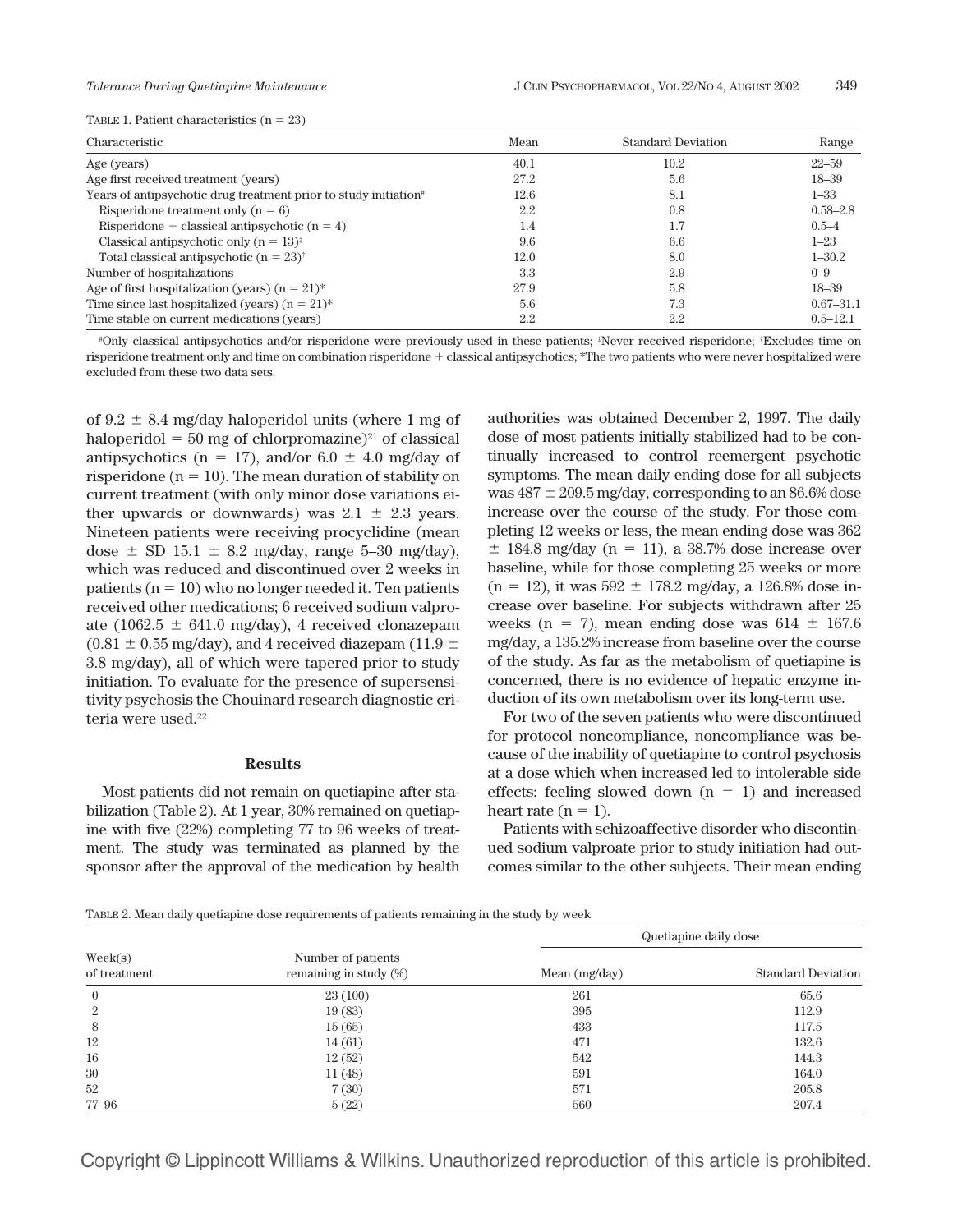quetiapine dose was  $600 \pm 209.8$  mg/day. Two out of six (33%) completed the trial while the other four remained in the study for a mean of  $41.5 \pm 32.6$  weeks. As a group, patients prescribed any prestudy medication other than antipsychotics or anticholinergics  $(n = 10)$  also had similar outcomes. They remained in the study for a mean of  $36.3 \pm 29.5$  weeks and had a mean ending quetiapine dose of  $530 \pm 235.9$  mg/day. Patients who had their central anticholinergic discontinued  $(n = 10)$  also did well. All five (50%) who completed the study were among this group, while the other 5 remained in the study a mean of  $19.6 \pm 24.7$  weeks. Thus the discontinuation of anticholinergics, sodium valproate, and/or benzodiazepines did not predict a worse outcome and was not associated with evidence of cholinergic rebound or withdrawal anxiety upon gradual discontinuation, prior to study initiation.

Patients who relapsed were subsequently stabilized on other antipsychotics including risperidone  $(n = 7)$ , haloperidol (n = 5), olanzapine (n = 3), fluspirilene  $(n = 3)$ , and trifluoperazine  $(n = 1)$  (note that two patients were stabilized on two antipsychotics). Six patients required hospitalization due to psychotic relapse. Concomitant psychotropic medications required during the trial included procyclidine for nine patients (mean daily dose  $11.1 \pm 4.7$  mg/day; mean length of treatment  $86.8 \pm 92.7$  days, median 42 days), while five required chloral hydrate (mean daily dose  $900.0 \pm 223.6$  mg/day; mean length of treatment  $55.4 \pm 120.0$  days, median 2 days), and five received benzodiazepines including lorazepam, diazepam, and clonazepam (mean daily dose in diazepam equivalents  $15 \pm 14.1$  mg/day; mean length of treatment  $11.2 \pm 17.7$  days, median 1 day). Finally, one patient, who ultimately completed 14 months of the trial, received one dose of haloperidol 5 mg and diphenhydramine 50 mg during a minor relapse. To date, only 1/23 (4.3%) of the original cohort remains on quetiapine. This patient remains unstable, but refuses medication changes.

Another method to examine for therapeutic drug tolerance is through the concept of supersensitivity psychosis (SSP).22 According to strict criteria for SSP, patients must be stabilized on medication for at least 12 weeks. Of the seven patients stabilized on quetiapine at least 12 weeks who later relapsed, six met criteria for SSP. The SSP criteria met by the patients included four who had 1) reappearance of psychotic symptoms upon decrease or discontinuation of medication (within 6 weeks) and 2) psychotic symptoms upon decrease of medication were of a greater severity; and two patients had 1) greater frequency of relapse (acute psychotic exacerbation) during continuous treatment with antipsychotics, and 2) tolerance to the antipsychotic effect of the medication (overall increase in dose by 20% or more).

# **Discussion**

Monotherapy maintenance studies with atypical antipsychotics have demonstrated prevention of relapse and hospitalization. Clozapine has been shown to reduce 1-year hospitalization rates when compared with the year prior to clozapine treatment (mean of 1.3 versus  $0.4$  hospitalizations).<sup>24</sup> Clozapine also reduced hospitalization rates compared with usual care over a 1 year follow up (17% versus 41%).<sup>25</sup> Reduction in hospital days from a mean of 106 to 85 days was demonstrated for 27 patients treated with risperidone for 1 year as compared with the previous year of treatment with usual antipsychotics.26 Similarly, hospital admissions were decreased by 60.3% in a retrospective cohort study of all patients in Saskatchewan when comparing a mean of 10 months prior and 10 months after risperidone initiation.27 Olanzapine has also been shown to reduce hospitalization rates when compared to placebo (28.6% versus  $69.9\%$ ,<sup>28</sup> haloperidol  $(19.7\% \text{ versus } 28.0\%$ ,<sup>29</sup> and risperidone (12.1% versus 32.3%).30 In our study, 6 of the 23 patients (26.1%) who had a relapse required hospitalization, which is comparable with rates reported with olanzapine and risperidone but higher than rates with clozapine. To better characterize these six patients, the authors looked at time of relapse and prior hospitalizations and found that they had not been hospitalized for  $8.7 \pm 11.7$  (range 0.9–31.1) years, which is greater than the mean of  $5.6 \pm 7.3$  years for the entire sample. The data suggest that those patients who relapsed and required hospitalization had previously responded to classical antipsychotics and/or risperidone; this could be explained by the comparatively weak dopamine  $D_2$  receptor antagonist activity of quetiapine.3,4 The remaining patients who relapsed were managed with increased outpatient visits.

Megna and Dewan<sup>31</sup> demonstrated a 53% (10/19 patients) response rate over 14 months of follow-up, in a naturalistic study of risperidone maintenance treatment for outpatients with severe mental illness. They note that only four out of nine nonresponders relapsed due to psychotic exacerbation, but unlike our study, all drop outs occurred prior to 3 months of treatment. However, 30% (3/10) of the responders required augmentation of risperidone with typical antipsychotics to maintain treatment response. Tran et al.<sup>30</sup> demonstrated that among patients who responded at 8 weeks, 87.9% of olanzapine responders and 67.7% of risperidone responders maintained response at 28 weeks as defined by no worsening in PANSS total score of  $\geq$ 20%. Brier et al.<sup>24</sup> noted a decrease in the number of relapses from  $2.0 \pm 1.6$  in the year prior to clozapine treatment compared with  $0.3 \pm 0.7$  in the first year of clozapine  $(n = 21)$ . Similarly, days relapsed decreased from  $42.6 \pm 28.0$  to  $4.9 \pm 11.0$ .<sup>24</sup> Finally, McElroy et al.<sup>32</sup>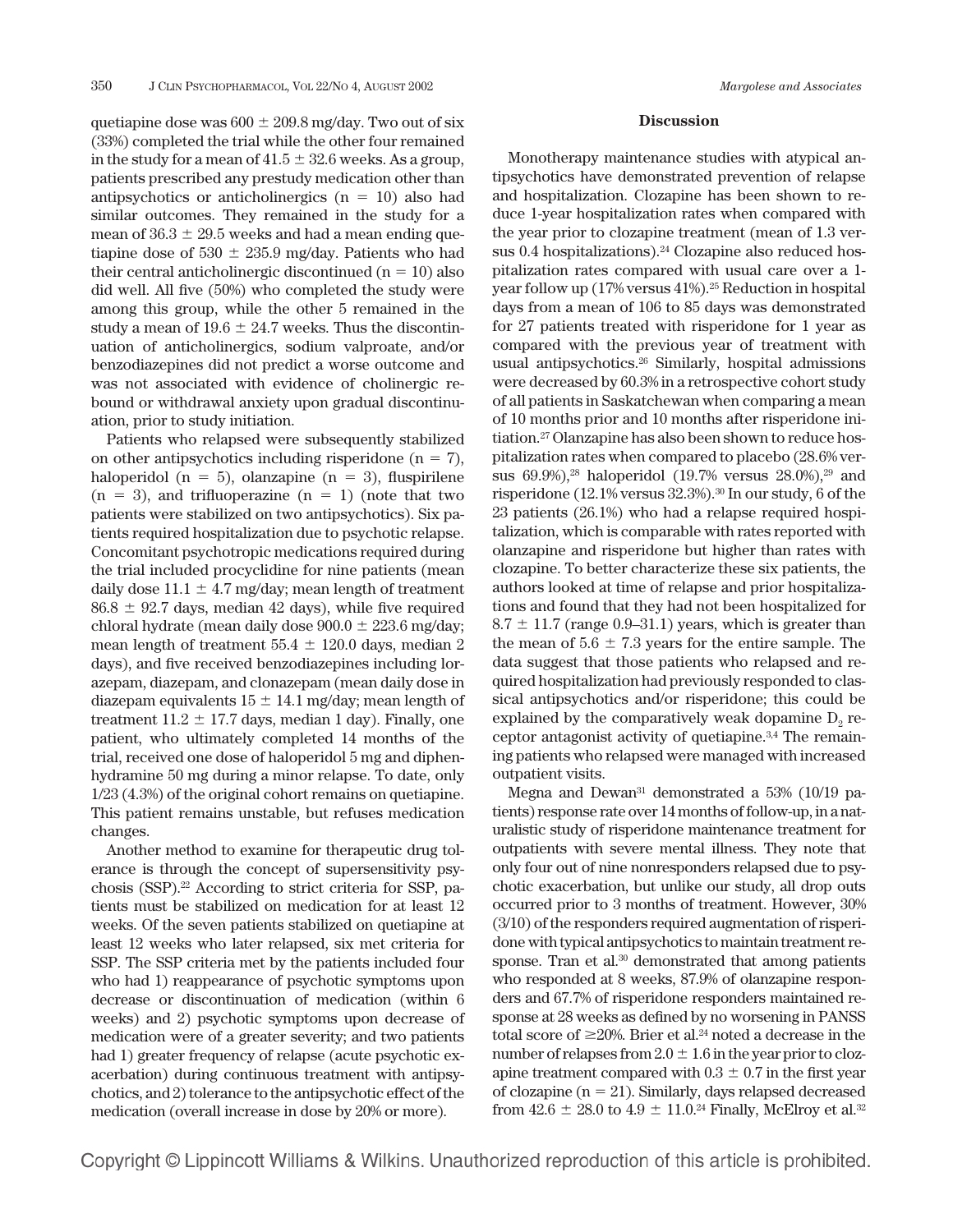conducted an open-label follow-up study with clozapine. Using primary treating clinician ratings, they demonstrated in patients with schizophrenia and schizoaffective disorder that 37.5% (24/64) had none or minimal improvement while 62.5% (40/64) had moderate or marked improvement. Mean length of follow-up was  $23.3 \pm 17.9$ months for patients with schizophrenia ( $n = 39$ ) and 34.7  $\pm$  44.8 months for patients with schizoaffective disorder  $(n = 25)$ .<sup>32</sup> In the present trial which included only male patients who had a mean  $12.6 \pm 8.1$  years of prior antipsychotic treatment, only 5 of 23 patients (21.7%) completed 77 to 96 weeks of the study. Thus, response rate was lower than in previous maintenance studies with other atypical antipsychotics. Four explanations can be put forward: 1) men with schizophrenia are less likely to respond to antipsychotics than women,33,34 in the present trial only men were included; 2) long history of classical antipsychotic drug treatment $^{35,36}$  (mean of  $12.6 \pm 8.1$  years of previous drug treatment) which tends to increase TD and SSP; 3) receptor binding profile which tends to favor therapeutic drug tolerance or supersensitivity psychosis<sup>3,4</sup>; 4) small sample size of the present clinical trial without a comparator.

In this study, the high proportion of those with baseline TD who relapsed, as defined by an inability to complete the trial, suggests that a long history of previous classical antipsychotic exposure and TD itself may predispose to rebound psychosis. During the trial 11 out of 14 (78.6%) patients with baseline TD relapsed.

Data on weight changes at both the beginning and end of the study were available for 16 patients. Overall, there was no change in these 16 patients' mean Body Mass Index (BMI) from  $25.4 \pm 3.6$  (range 20.9–30.8) at baseline, to  $25.2 \pm 3.8$  at follow-up, (paired *t*-test(15) =  $.47, p = 0.64$ ). However, six patients gained  $4.4 \pm 3.4$  kg (range 0.8–9.0 kg;  $t(5) = 3.25, p < 0.05$ ), nine patients  $\text{lost } 3.92 \pm 2.82 \text{ kg (range } 0.9\text{-}8.0 \text{ kg}; t(8) = 4.15, p \leq 1.15, p \leq 1.15, p \leq 1.15, p \leq 1.15, p \leq 1.15, p \leq 1.15, p \leq 1.15, p \leq 1.15, p \leq 1.15, p \leq 1.15, p \leq 1.15, p \leq 1.15, p \leq 1.15, p \leq 1.15, p \leq 1.15, p \leq 1.15, p \leq 1.15$ 0.05), and one had no change in weight. Our BMI and weight change results are in agreement with those of other quetiapine clinical trials.23 In this respect, our sample was not any different.

Therapeutic tolerance, rebound psychosis, or SSP was found to develop with quetiapine. This is understandable given Seeman and Tallerico's<sup>3</sup> finding that quetiapine binds loosely to the  $D<sub>2</sub>$  receptor. Multiple daily doses of quetiapine may initially enhance  $D<sub>2</sub>$  receptor downregulation but then cause increased receptor density as the cell tries to compensate for this loose and short D<sub>2</sub> occupancy. Giving the drug only once daily may reduce this phenomenon as the cell would then likely produce less dopamine receptors due to a reduced number of peak levels in antipsychotic concentration, and thus it would be less prone to tolerance and rebound; however, one would still expect clinical relapse earlier for medications that bind loosely.37 The short half-life of quetiapine is also an intrinsic drug risk factor for rebound psychosis with quetiapine treatment.35,36 However, as it blocks receptors other than  $D_2$ , including  $D_1$ ,  $5HT_{1A}$ ,  $5HT_{2A}$ ,  $5HT_{2C}$ ,  $5HT_{6}$ ,  $\alpha_1$ , and  $\alpha_{2C}$ , all of which are currently believed to play a role in schizophrenia treatment, quetiapine remains a promising option for combination antipsychotic polytherapy in monotherapy resistant psychotic patients.38

Clozapine also has this loose binding property at the D<sub>2</sub> receptor, which may explain why rebound psychosis is seen upon abrupt discontinuation of clozapine.39–43 The short half-life of clozapine and greater affinity for mesolimbic than striatal dopamine receptors make rebound psychosis more likely upon clozapine withdrawal.35,44 Rebound psychosis and SSP has also been observed in three patients upon sudden withdrawal of olanzapine.45 Clozapine and olanzapine differ from quetiapine in binding to a higher percentage of  $5HT_{24}$  receptors than quetiapine. $5$  According to Kapur et al., $46$ serotonin may modulate  $D_2$  occupancy to protect against dopamine surges, which would displace loosely bound dopamine molecules. This protection would not occur with quetiapine because of its lower  $5HT_{2A}$  occupancy, making it particularly vulnerable to displacement from the  $D_2$  receptor. Rebound and therapeutic tolerance would therefore occur with quetiapine. As discussed earlier, these phenomena would be easier to observe with quetiapine and clozapine than with other atypical and classical antipsychotics.

Limitations of this study include that it is an openlabel noncomparative trial involving only male patients most of whom had been chronically treated with classical antipsychotics. Thus, it is possible that our population was particularly vulnerable to rebound psychosis, and therapeutic tolerance. Long-term antipsychotic studies in monotherapy conditions (without antiepileptics or continuous benzodiazepine therapy) are necessary to assess the potential therapeutic drug tolerance of the new antipsychotics.

#### **References**

- 1. Goren JL, Levin GM. Quetiapine, an atypical antipsychotic. Pharmacotherapy 1998;18:1183–94.
- 2. Schotte A, Janssen PFM, Gommeren W, et al. Risperidone compared with new and reference antipsychotic drugs: in vitro and in vivo receptor binding. Psychopharmacology 1996;124:57–73.
- 3. Seeman P, Tallerico T. Rapid release of antipsychotic drugs from dopamine  $D<sub>2</sub>$  receptors: an explanation for low receptor occupancy and early clinical relapse upon withdrawal of clozapine or quetiapine. Am J Psychiatry 1999;156:876–84.
- 4. Kapur S, Zipursky R, Jones C, et al. A positron emission tomography study of quetiapine in schizophrenia: a preliminary finding of an antipsychotic effect with only transiently high dopamine  $D<sub>0</sub>$  receptor occupancy. Arch Gen Psychiatry 2000;57:553–9.
- 5. Remington G, Kapur S.  $D_2$  and 5-HT<sub>2</sub> receptor effects of antipsychotics: bridging basic and clinical findings using PET. J Clin Psychiatry 1999;60(suppl 10):15–19.